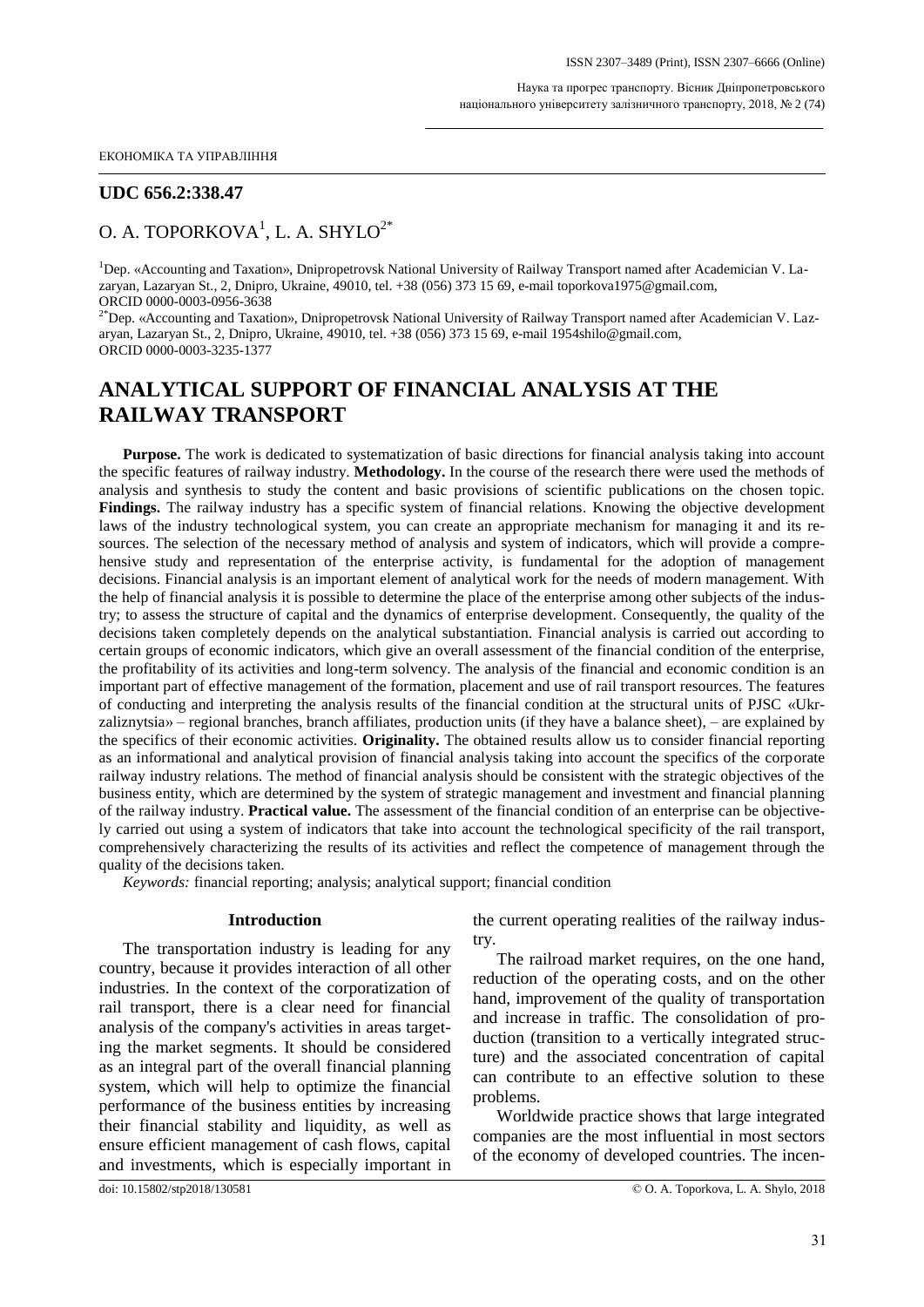tive to approve such a structure is the market itself, in which the subjects of management operate. But large integrated companies require system management and financial planning, an important element of which is financial analysis.

### **Purpose**

The purpose of the work is to study, compare and generalize information and analytical support for the needs of financial analysis in the conditions of corporatization of the railway industry.

### **Methodology**

To achieve this purpose, we use methods of comparison, scientific research, synthesis and analysis in the work. We explored the approaches to financial planning in railway transport. It has been found that in the economic literature there is a positive experience and the need for applying financial analysis according to the financial reporting taking into account the specific features of the industry.

### **Findings**

Rail transport is a leader within the boundaries of internal communication, and often also in international traffic when transporting products and raw materials of most industrial branches. It is this transport that provides transportation of mass industrial and agricultural cargoes (coal, metal products, grain, etc.) for long distances regardless of the season and weather conditions.

58% of cargo turnover and 43% of passenger traffic in Ukraine are provided by rail. Currently, it has key importance for maintaining the export potential of the state. The rail transport is also important for development of transit capacities in Ukraine, since three out of ten European transport corridors go through the territory of our country [5].

Modern railway industry is a complex system of interconnections of technological (industrial) and organizational (administrative) structures of the transportation process. Organizational structures are a reflection of the structures of technological systems and are intended to ensure their functioning and development.

A key direction for reforming the railway industry is the transition to a vertically integrated structure, which involves:

– Transition from the regional organizational structure, namely – vertical integration of the company's activities in the areas targeted for market segments;

– Principles of budgeting and economically justified mutual settlements between verticals;

– New system of tariff formation: separation between the infrastructure and the traction component of the tariff;

– New effective system of corporate governance: a clear division of functions between structural units and verticals with the definition of financial and economic objectives for each vertical and control over their implementation [5].

The management process of any entity is cyclic, which is reflected in the sequential repetition of certain administrative actions in relation to the object of management while changing the conditions under which the object operates and changing certain tasks relating to this object.

The main stages of each single control cycle are as follows:

– Identification of conditions and circumstances that determine the need for the management of the managing subject for the operation of the managed object;

– Formation of a problem in the activity of the managed object in connection with certain conditions and circumstances that need to be resolved;

– Preparation and approval of the management decision;

– Organization of the practical implementation of the decision;

– Analytical assessment of the current and final results of the decision.

Understanding of the general financial condition of PJSC «Ukrzaliznytsia» (hereinafter PJSC «UZ») (Corporate Centre), of separate regional and branch affiliates (vertical) and timely and qualitative analysis of their financial situation are the basis for the adoption of management decisions.

The selection of the necessary method of analysis and system of indicators, which will provide comprehensive study and representation of the enterprise activity, is fundamental for making managerial decisions aimed at solving the question of choosing the directions of activity and develop-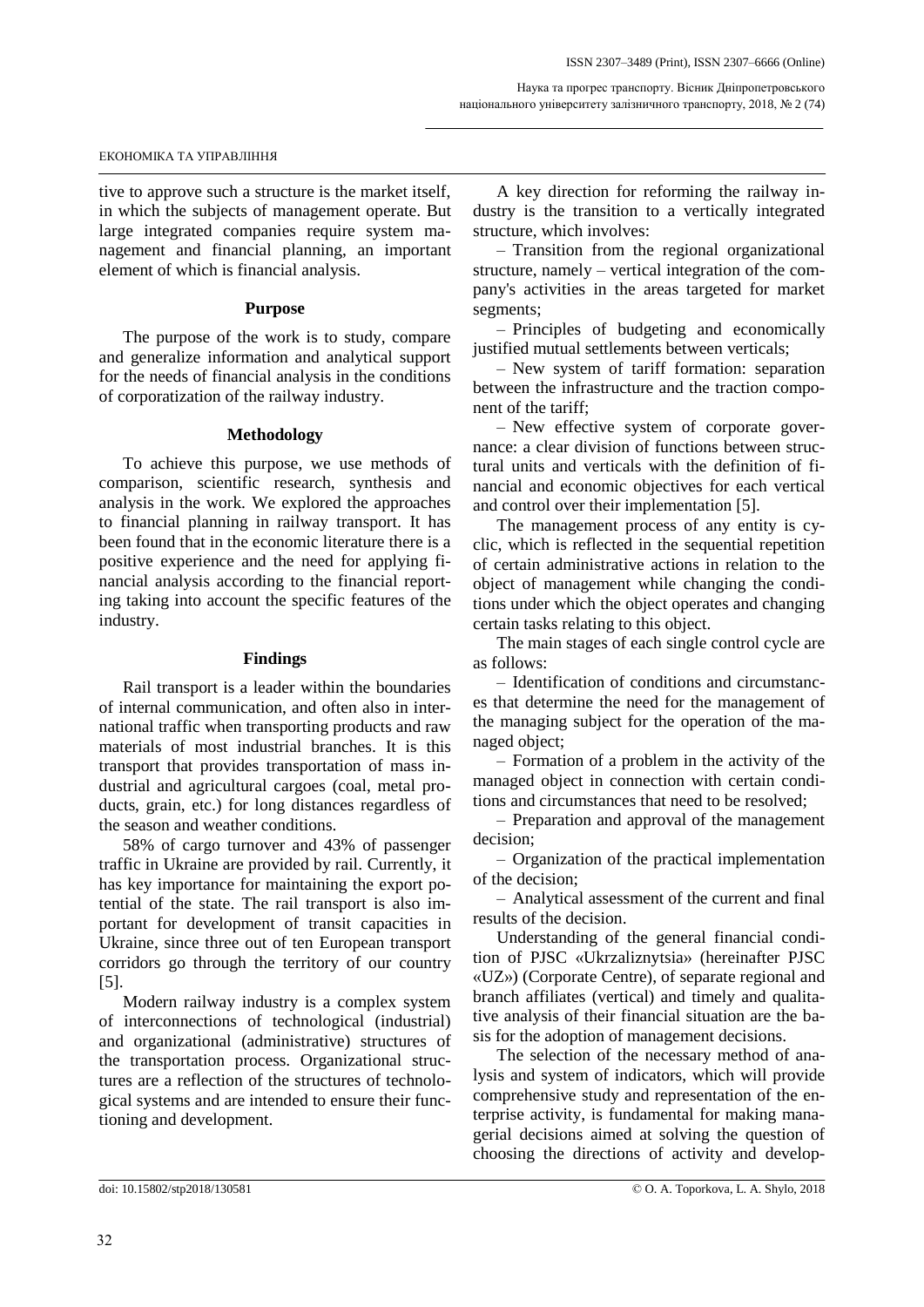ment of the enterprise, improving its efficiency, competitiveness and profitability [8, p. 99].

The railway industry has a specific system of financial relations connected with the fact that the transportation of goods and passengers throughout the network of railways of Ukraine is carried out in accordance with a single technological process on the basis of common network tariffs, although each regional branch (railroad) and each company in a vertically integrated structure of PJSC «UZ» has an individual cost, justified by objective factors and features of the railway.

Knowing the objective development laws of the industry technological system, you can create an appropriate mechanism for managing it and its resources.

The modern mechanism of railway transport management is considered as a set of strategic, tactical and operational levels of management.

Thus, the tasks of the Corporate Centre are as follows [5]:

– Ensuring the implementation of strategic plans and achieving strategic goals and performance targets of PJSC «UZ»;

– Improving the quality of planning and ensuring the transition from short-term planning to longterm planning by goals;

– Formalization of business processes of PJSC «UZ» and preparation of the plan for their transformation in order to improve the management system and significantly reduce the administrative apparatus;

– Balancing the decision-making process to determine the level of responsibility of each structural unit of the Corporate Centre and business verticals.

At the strategic level there is coordination of all resources and internal links, all goals, tasks and areas of responsibility with the chosen strategy. At this level, the necessary organizational changes are taking place and the directions of activity of each separate structural subdivision are developed. In accordance with the selected organizational management structure, the financial structures are formed. Also, the organizational support for management is formed, which is the basis for constructing the accounting policy and logistics strategy management of economic entities.

At the tactical level, the selected strategies are detailed to business plans, financial plans and budgets. Financial analysis, based on accounting data, and technical-economic analysis are among the key elements when deciding on the effectiveness of tactical programs in terms of achieving an entity's strategic goals.

Achieving strategic goals means meeting the needs of customers, shareholders and other business entities. Therefore, at the operational level of management, the focus is on creating value for customers, shareholders and other stakeholders through the efficient use of available resources.

The formation of three main levels of management: operational, strategic, tactical is associated with the creation of the necessary and sufficient information support system. Virtually every level of management creates its own integrated information system with clearly defined streams of information, the necessity and adequacy of which need to be determined.

At the operational management level, cost centres that serve as sources of information generation and initial processing are set up; this is essentially the level of information and analytical provision of the management process, therefore it requires operational control of the primary data input accuracy. At the level of tactical management decisions, it is expedient to form investment centres; information provision of this level is formed on the basis of consolidated accounting, internal reporting of structural units and business segments. The level of strategic management involves the emergence of profit centres and is characterized by the intensity of vertical and horizontal accounting flows.

Financial analysis is an important element of analytical work for the needs of modern management. Financial analysis, as a control element, allows you to evaluate:

– property status of the business entity;

– capital adequacy for current activities and long-term investments;

- need for additional funding sources;
- rationality of attraction of borrowed funds;
- efficiency of the use of assets and capital;
- state of the settlement discipline;
- financial results of activity;
- probability of bankruptcy.

The analysis of the financial and economic situation is an important part of effective management of the formation, placement and use of rail transport resources. The financial condition is determined by the size, composition and structure of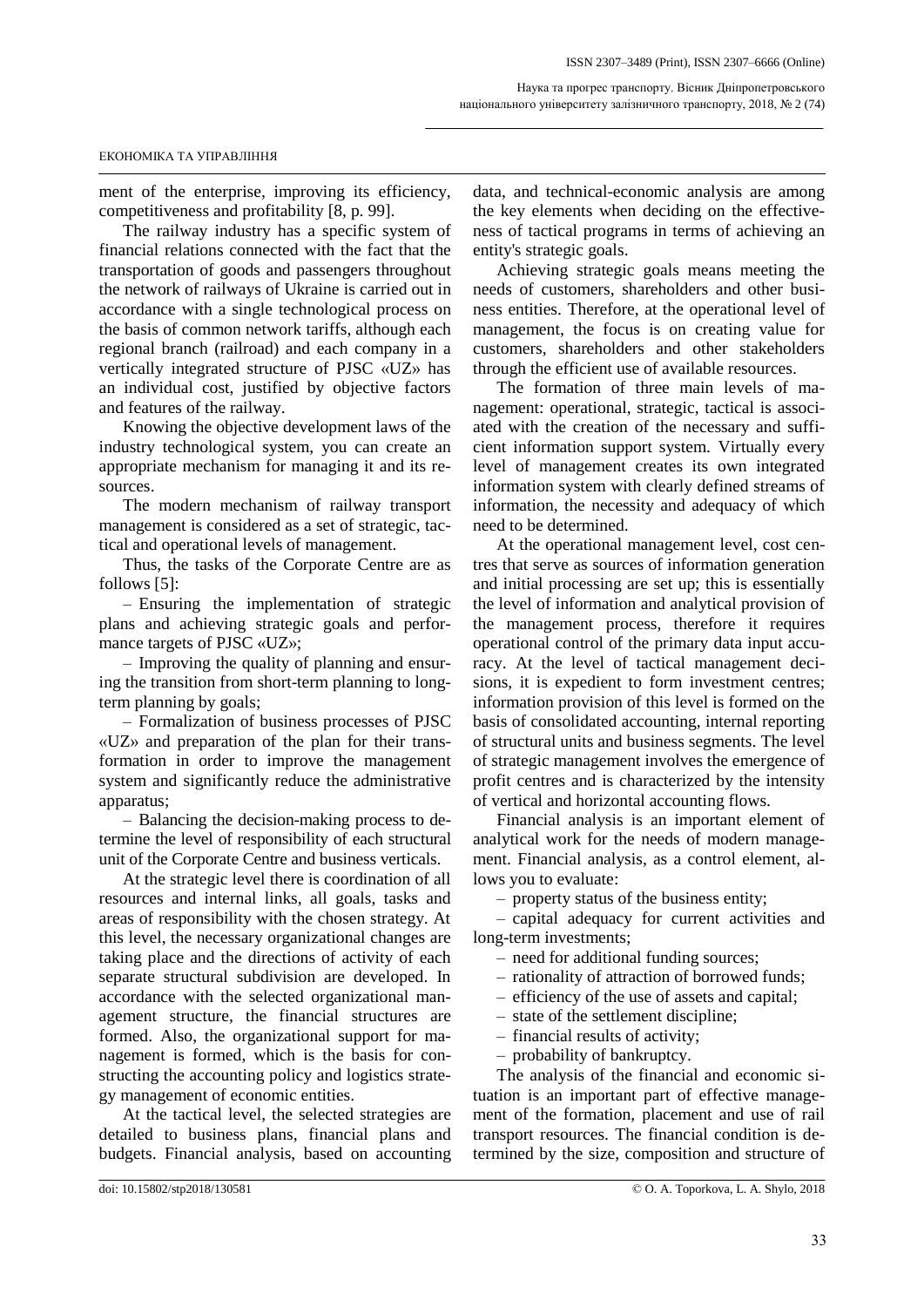assets, equity and liabilities, certain ratios of which are determined by the financial stability, liquidity and solvency of economic entities.

But the railway industry is quite specific in terms of building financial relations. Therefore, the use of standard methods of financial analysis is conditional and does not reflect the real financial state of research objects. The peculiarities of conducting and interpreting the results of the analysis of the financial state of Ukrzaliznytsia PJSC's structural subdivisions (regional branches, branch affiliates, production units (if they have a balance sheet) are explained by the specifics of their economic activities.

In the economic literature, for the formation of the financial support mechanism, they use the diagnostics, which involves determining the composition and structure of the sources for financing the production activities, with an assessment of the degree of compliance of the sources structure with the specifics of the industry.

Karacharova K.A. considers the diagnosis of financial activity, namely – the diagnosis of financial security as the starting point for the formation of the financial strategy of railway transport enterprises. Karacharova K.A. offers three basic criteria for assessing the state of financial resources for the implementation of such a diagnosis [3, p. 37]:

– Compliance of the capital structure with the assets of the enterprise (here there are used such indicators as equity to total assets ratio, assets immobilization ratio, short-term debt ratio);

– Structure of current financing – level of financial provision of current economic activity (here there are used such indicators as own working capital, own working capital coverage ratio, own inventories and expenses coverage ratio, days payable and receivable outstanding);

– Structure of internal reserves and financial results of the enterprise (profit or its absence, profitability, average interest rate on bank loans, income and property growth rate, etc.).

Based on these criteria, an integral estimation is formed that characterizes the quality of financial support and is the basis for the adoption of an appropriate management decision.

Such an approach, in our opinion, is appropriate to use at the level of PJSC «UZ», since the financial plan is made by Ukrzaliznytsia and only the indicators of the company as a whole comply with the proposed method. But at the level of re-

gional affiliates, branch affiliates and structural units, it often becomes necessary to carry out financial analysis according to reporting indicators. Taking into account the huge amounts under the economic calculations, which, when drawing up consolidated accounts at the level of regional branches and PJSC «UZ» are withdrawn, we propose, when calculating the ratios, where the total amount of receivables or payables is used, to deduct the amount of this indebtedness.

According to Bogomolova N. I.: financial problems of the functioning of the industry are manifested in the inconsistency of the volume of financing regulatory requirements of the processes of reproduction of basic productive assets due to the reduction of the role of depreciation mechanism (only 7.510% of fixed assets are replaced because of depreciation) and a low level of investment activity [1].

If an entity has the opportunity to attract financial resources from different sources, this allows it to relatively freely manoeuvre with the structure of these resources, choosing effective combinations. However, the volume and structure of financial resources are influenced by such factors as the organizational and legal form of the entity, ownership, branch affiliation, internal financial policy, etc. The structure of financial support sources affects the balance between financial sustainability and financial risk of activities.

Despite the fact that PJSC «UZ» is a joint-stock company and 100% of the shares of the economic partners were introduced into its authorized capital, all of these shares belong to the state. A system of financial management of a state enterprise should take into account the following features:

– Low profitability, in particular passenger traffic, which is connected, first of all, with satisfaction of social needs;

– Significant need for state support;

– Small opportunity to borrow due to low profitability;

– Influence of the state on tariff formation.

These features affect the indicators of the financial state of the railway industry operator. And the specific organizational structure of the branch requires an appropriate approach to managing financial resources and assessing the financial condition of certain divisions (affiliates) and subsidiaries of PJSC «UZ» (Fig. 1).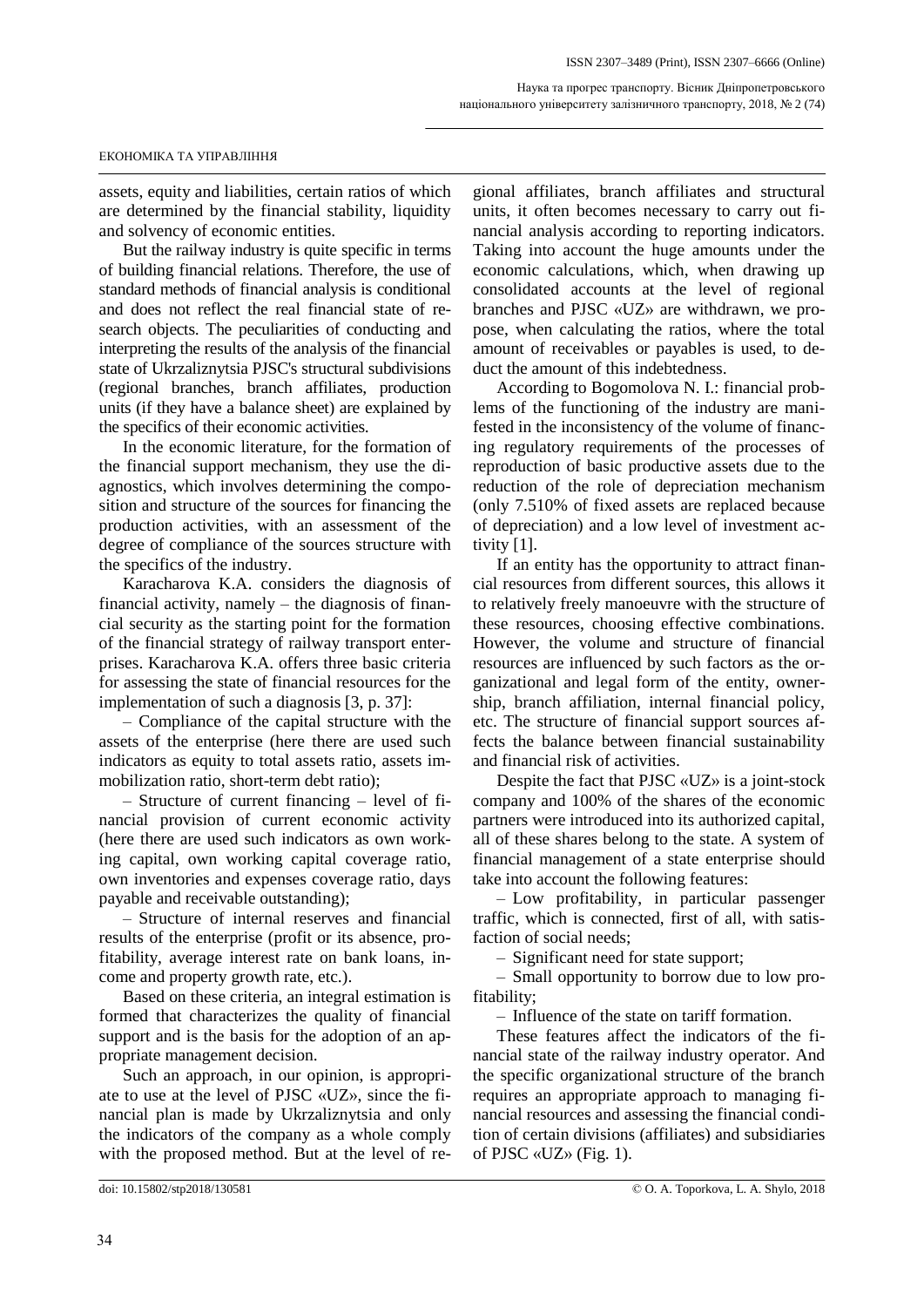

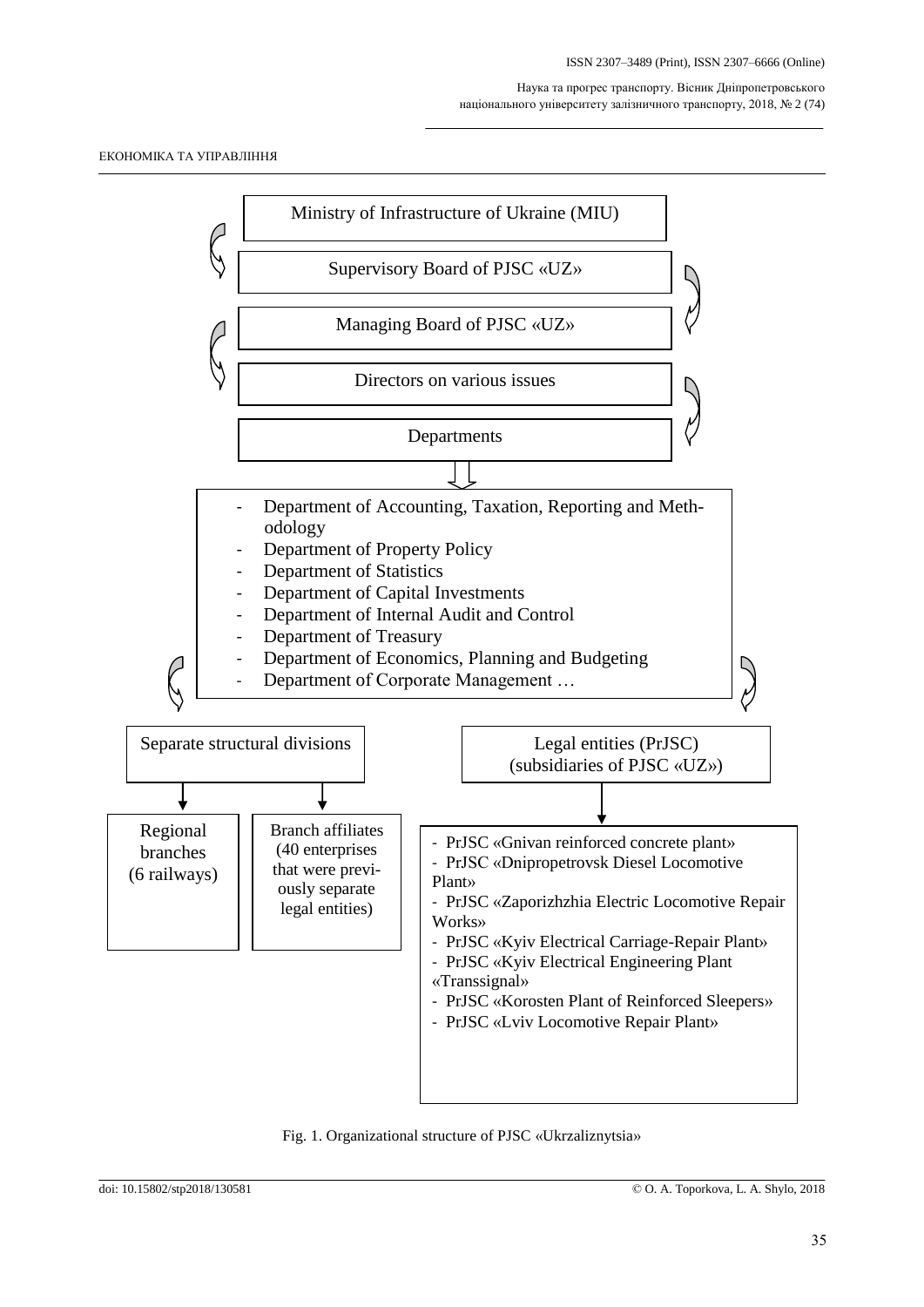#### ЕКОНОМІКА ТА УПРАВЛІННЯ

In the conditions of corporatization, the Board of PJSC «UZ» is subordinated to Directors (14 persons) and Departments (currently there are 48 units). Figure 1 shows only eight of them, which in our opinion should be involved in shaping the financial strategy of the company, as it is assumed that the general corporate services in the field of investment and finance will be:

– Formation of financial plans and capital investment plan;

– Maintenance of accounting and financial reporting;

– Management of corporate accounts;

– Financial control;

– Attraction of investments for the needs of structural units.

Among the financial problems, the most important is the assessment and analysis of the financial situation, which is shaped by the influence of both external and internal factors. On the one hand, it is the result of the business entity's activities, indicating its achievements, on the other hand, it identifies the preconditions and reserves for the development of the enterprise.

When conducting the analysis, the main attention is paid to internal factors that depend on the

technological specifics of the railway industry entities, which one can influence, correct their effect and to a certain extent manage them.

In the railway industry, it is particularly important to determine the production efficiency, since it is aimed at minimizing costs and maximizing profits. The effectiveness and usefulness of assessing the efficiency of rail transport enterprise activity depends on the quality of data base formation for analysis needs. In particular, the data base for the analysis of the activity efficiency of the organizations of the branch enterprises of PJSC «Ukrzaliznytsia» is the accounting, consolidated, sectoral and statistical reporting (for the past and previous to the past periods) [9, p. 85].

Between railway enterprises (PrJSC, which are subsidiaries of PJSC «UZ»), regional affiliates and their structural subdivisions, as well as branch offices, in connection with the territorial peculiarities of the organization of transportation, there is a complex mechanism for the formation of accounting information and financial statements with regard to internal economic calculations.

Specificity of financial relations predetermines the peculiarities of financial statements (Fig. 2).



Fig. 2. Types of financial reporting on rail transport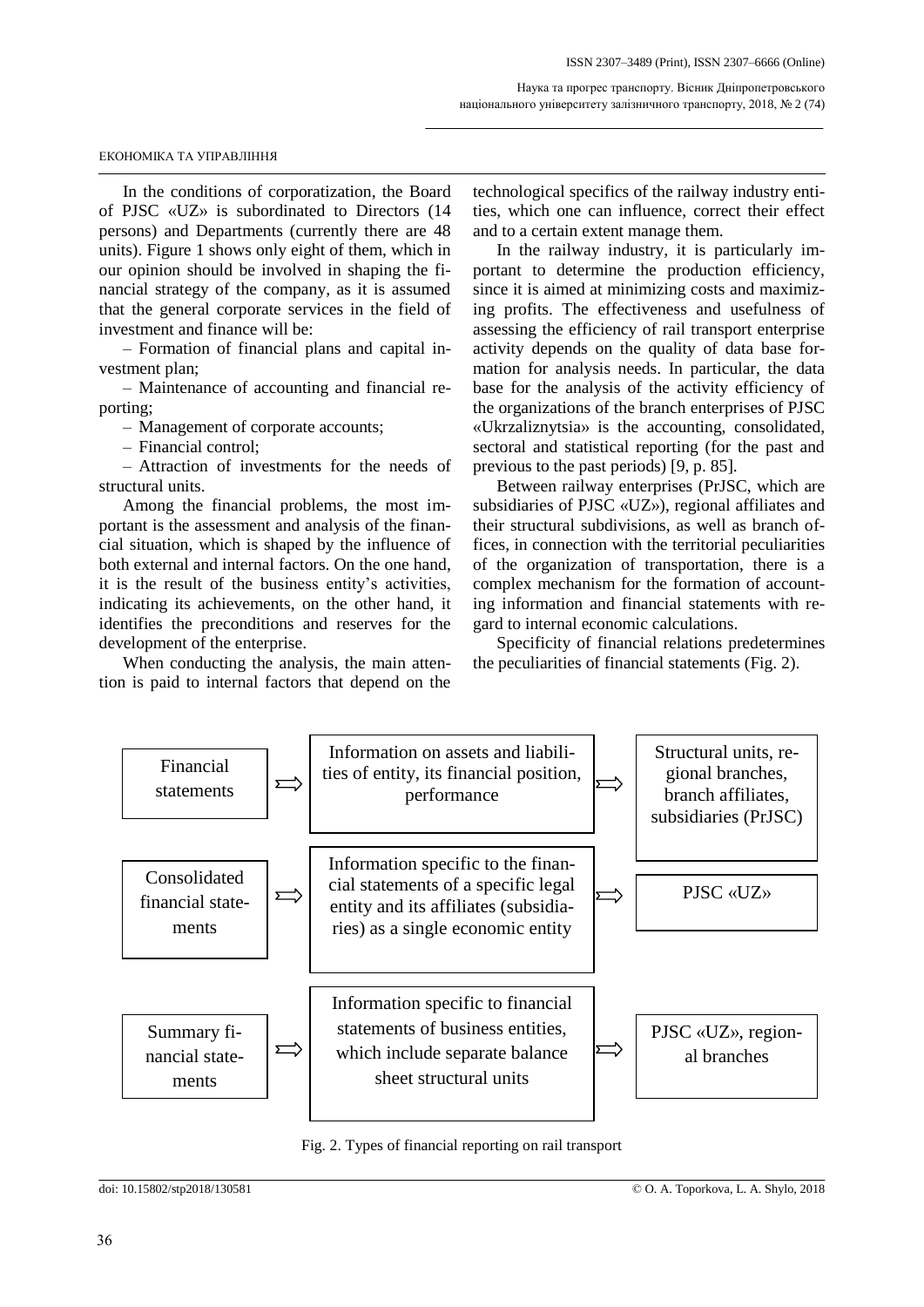PJSC «UZ» forms consolidated financial statements. The statements are prepared in accordance with international accounting standards and international financial reporting standards. In addition to the usual forms of consolidated financial statements, PJSC «UZ» in the Notes details the information by the following segments: «Freight transport» – includes freight transportation services provided by the industry; «Long-distance passenger transportation» – includes all services for interregional passenger transportation; «Suburban passenger transportation» – includes services for the carriage of passengers within a single region; «Subsidiary activities» – includes repair and maintenance services for rolling stock and other services; «All other segments» – includes services related to freight transport, suburban transport, construction, reconstruction and modernization of railroad bed and transport infrastructure, repairs and maintenance of various types of railway equipment and other companies in the industry.

Separate railways (regional branches) provide consolidated financial statements.

Railroad enterprises (factories, organizations) and structural subdivisions that are part of each railway, are allocated to a separate balance sheet and are not legal entities make financial statements.

The methodological principles for the compilation of consolidated financial statements and disclosure in it are determined by the sectoral regulatory framework of rail transport.

According to the financial statements, an analysis of the financial condition of the research object is carried out.

The best financial condition of an entity is determined by the elements of its economic activity: profitability; the optimal distribution of profits remaining at the disposal of the entity after the payment of taxes and compulsory deductions; availability of own financial resources (fixed assets and current assets) not lower than the minimum required level for the organization of the transport process (in the conditions of rail transport); rational placement of fixed and circulating assets (own and borrowed), liquidity of current assets. The signal indicator of the financial state is the solvency of an entity, that is, its ability to timely meet the payment requirements of suppliers of feedstock, materials, technology in accordance with economic agreements, to return bank loans, to pay staff, make payments to the appropriate budget [8, c . 97].

The assessment of the financial status of an enterprise can be objectively carried out using a system of indicators that comprehensively characterizes the results of its activities and reflect the competence of management through the quality of the decisions taken. The standard method of analysing the financial condition involves several aspects of assessment:

– Assessment of the financial stability and independence of the enterprise, which is to determine the independence from external sources of financing;

– Analysis of the liquidity of the balance sheet (assets, that is, enterprise's property) and on this basis the degree of solvency of the enterprise is established;

– Profitability analysis (i.e., degree of profitability of activities, assets, capital of the enterprise);

– Analysis of business activity of the enterprise (i.e., efficiency of use of the entity's working capital);

– Construction of predictive models and enterprise bankruptcy probability estimation [6, p. 111].

In practice, certain researchers suggest using the following methods for assessing the financial condition of an entity:

1. The complex assessment method analyses and groups the indicators in two directions: stable financial condition and unsatisfactory one. With this method it is possible to separate the problem areas in the enterprise and identify the causes. The method is rather laborious; on its basis it is difficult to draw conclusions about the financial condition of the enterprise, because it has all the disadvantages and the coefficient method.

2. The integral method examines an assessment of the financial condition of an enterprise based on the calculation of the integral indicator, which is formed into a generalized indicator in terms of levels of solvency, financial independence and asset quality.

3. The non-destructive method involves calculating the value of the operating leverage and assessing the financial condition of the enterprise with a financial stability indicator, but it does not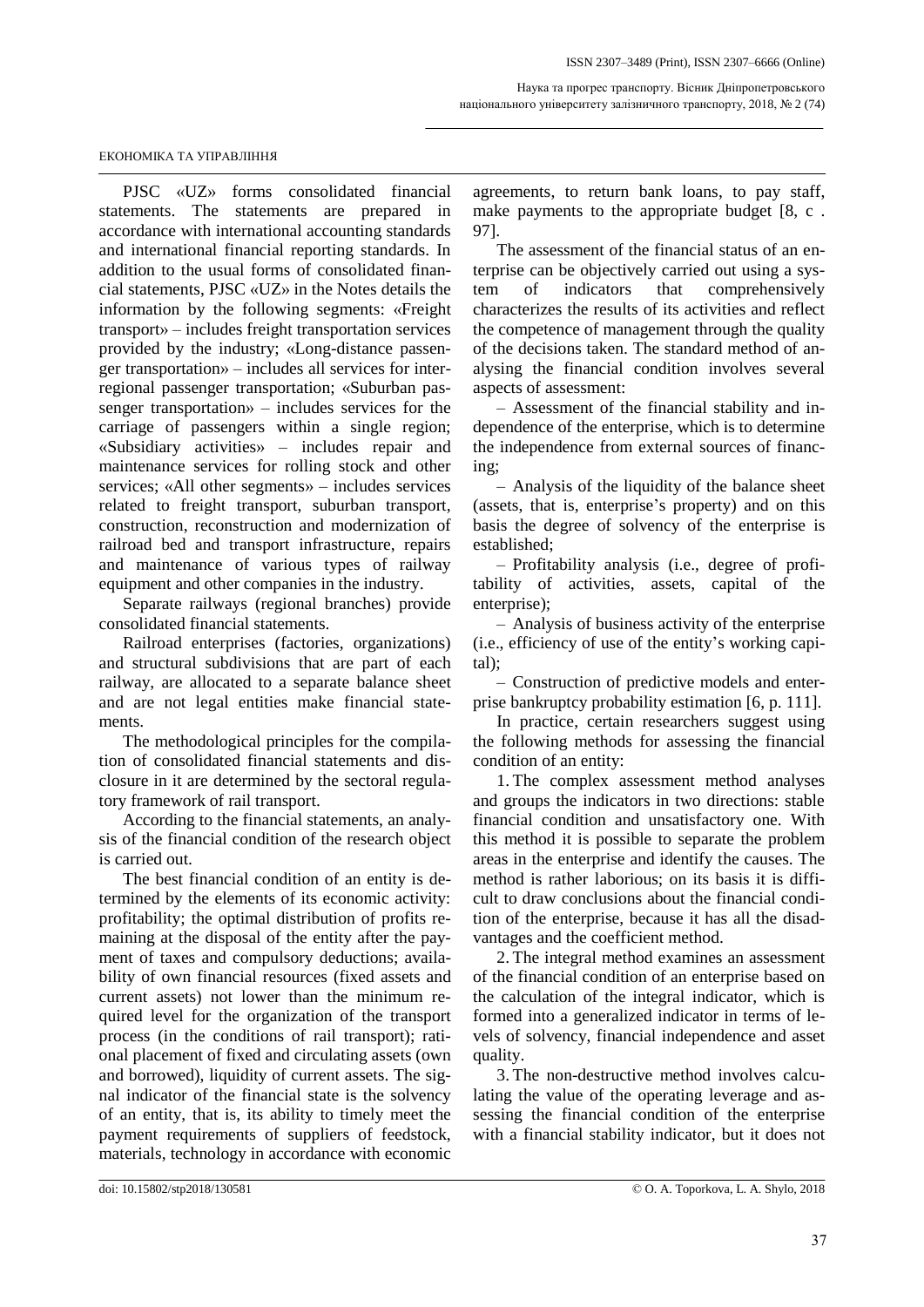give a complete assessment of the state of the enterprise.

4. Equilibrium method is based on the achievement of the equilibrium between liquid flows in the field of economic, investment and financial enterprise [8, p. 98].

The given methods, in our opinion, should be applied at the level of PJSC «UZ» as the main corporate centre. For regional branches, branch affiliates and structural divisions, the notion of assessing the financial condition according to the existing methods is rather conditional.

Thus, PJSC «UZ» provides branches and units with authorized capital, the management services can transfer, evaluate and revalue the fixed assets.

In addition, the production units have specific relations with the railways (now with the PJSC) regarding financial flows and financial planning.

Thus, revenues from the main activities (according to the Expenditure Nomenclature) of production units are still accrued within the established cost estimate, which determines the zero profitability of these divisions by main types of activity.

Financial results are generated only by auxiliary and other activities [6].

Some of the expenses of the main activity can be transferred to the service, distorting their size and structure; receivables and payables arise as a result of mutual settlements between services and divisions [4].

When analysing the results of the activity of the structural units of PJSC «Ukrzaliznytsia» it is necessary to take into account the fact that their financial statements do not show enough information for a complete and unbiased analysis. In particular, the reporting has not enough information to assess the liquidity and solvency of structural units and their financial independence. Nevertheless, it is not possible to assess these two indicators negatively, since the structural units are part of regional branches, and regional branches, in turn, are part of PJSC «Ukrzaliznytsia». That is why for the analysis of the activities of structural units it is necessary to use those indicators, for which there is enough reporting data for analysis [2, p. 27].

It should be borne in mind that separate structural units of the railways (now – production structural units) could never carry out investment and financial activities as ordinary commercial entities, but had some autonomy in the adoption of current business decisions.

But now, at the current stage of corporatisation on the railway transport, production structural units (such as transportation directorates, permanent way divisions, locomotive service depots) have lost even this independence and have no right to enter into agreements with suppliers and contractors, which complicates the organization of material and technical supply, to hire employees, do not have accounts in banks and the right to carry out financial transactions.

In addition, in the process of corporatization and formation of PJSC «Ukrzaliznytsia», the authorized (registered) capital of these divisions was transferred to the authorized capital of PJSC «Ukrzaliznytsia». Such processes are reflected in the financial statements of the divisions and, of course, affect their financial condition. Thus, now the production units do not have the authorized capital, but such a capital turnover has no contradiction with the existing legislation.

Consequently, today's corporatization has considerably complicated the performance of the current economic activity of production units.

Any issues of logistics must be resolved by such a unit through the PJSC authorities; therefore, such a management structure is very cumbersome and ineffective.

Taking into account the foregoing, one can determine the following methodological problems of financial analysis of rail transport enterprises:

1) peculiarities of conducting the coefficient analysis and their interpretation;

2) contradictions between the results of the analysis on certain aspects of financial analysis;

3) problems of assessing the financial condition of regional branches and production structural subdivisions of PJSC «Ukrzaliznytsia» [6, p. 112- 113].

Another feature of assessing the efficiency of the railway companies' operations is that at first the assessment is carried out at the level of railways (regional branches) and their production structural divisions. The effectiveness of the structural units of the railway is considered at the level of branch services of management of regional branches.

Based on the reports received from the structural units, the specialists of the relevant services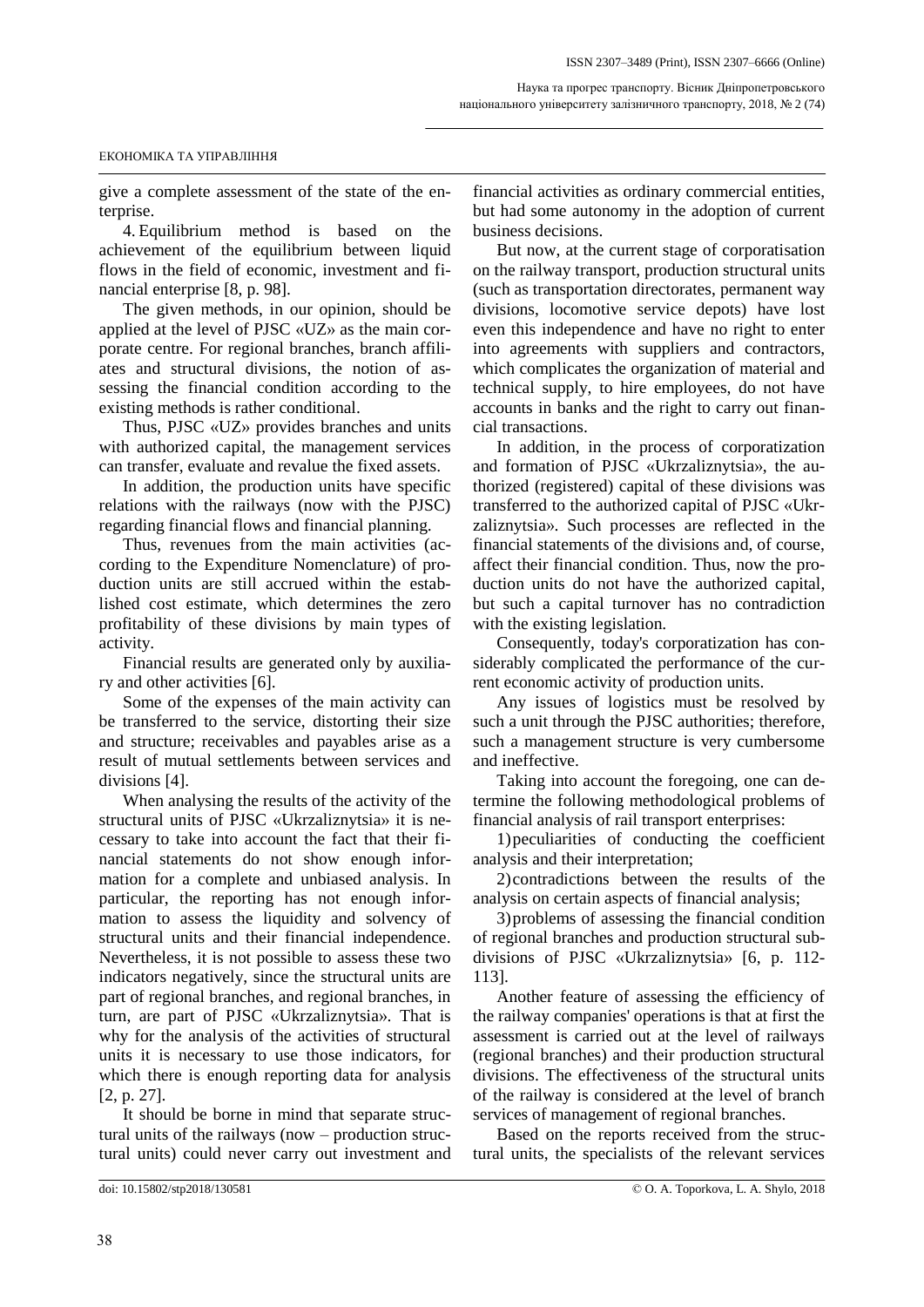#### ЕКОНОМІКА ТА УПРАВЛІННЯ

of the regional branch offices compile a summary table for assessing the results of the work of subordinated structural subdivisions. The tables compare the indicators of each structural unit with the normative value of the indicator, as well as the average value of the indicator in the sectoral service.

By comparing the performance indicators of structural units with normative values and average indicators of service, the assessment of the financial condition of each structural unit and its classification into one of the groups is carried out.

The analysis of the performance indicators of the production structural units of the railways is made by the report on the branch service, observing the relevant requirements. The branch service forwards this report, together with measures for the improvement of structural units, to the financial and economic service of the regional branch to draw up measures on the railways and the head office of PJSC «UZ» for monitoring implementation of measures on improvement of the management of production and economic activity.

As a result of the analysis of the aggregate of indicators, it is possible to identify the overall performance of the enterprises of PJSC «UZ» and their production structural divisions, as well as make certain conclusions about the following:

– Efficiency of use of the resources in each enterprise of PJSC «UZ», in each regional branch and their production departments;

– Efficiency of all branch services;

– Effectiveness of the decisions taken at all stages of management.

At the same time, in general, both in Ukraine and in railway transport, in particular, there is still no universal system of indicators that would meet international standards of economic activity and provide an opportunity to carry out a transparent analysis. Also, there is no single interpretation of the concept of «rail transport performance indicators», which would give a clear assessment of the effectiveness of work, which meets the needs and realities of the present [9, p. 87-88].

This leads to the need for constant, systematic financial analysis at the enterprise and improvement of its methods of conducting, building mathematical models and forming forecasts of development prospects.

Consequently, the specifics of the railway transport process and the complex financial and organizational relations within PJSC «Ukrzaliznytsia» require the creation of their own methodology for assessing the financial condition of regional branches and their production structural divisions. And in order to carry out the more informative analysis of the indicators of financial and property condition in the context of the industry reform it is necessary to use the experience of European railways, railways of the Eurasian direction and Canada [10; 11; 12].

### **Originality and practical value**

The originality of the work is that the results allow us to consider financial reporting as informational and analytical provision of financial analysis taking into account the specifics of the corporate railway industry relations. The method of financial analysis should be consistent with the strategic objectives of the business entity, which are determined by the system of strategic management and investment and financial planning of the railway industry.

The assessment of the financial condition of an enterprise can be objectively carried out using a system of indicators, comprehensively characterizing the results of its activities and reflect the competence of management through the quality of the decisions taken.

### **Conclusions**

The imperfection of the methods of enterprise financial condition assessment is not the only problem of the present. To date, there are also difficulties in conducting the financial condition analysis due to instability of the economy, crisis situation, and political uncertainty. In the conditions of constant change of information, many financial and economic indicators, calculated for a certain time, can continue to lose their value for analysis due to the instability of the national currency.

The main direction of ensuring the achievement of the financial equilibrium of the railway industry in modern conditions is to reduce the amount of consumed financial resources. The list of measures to improve the financial condition is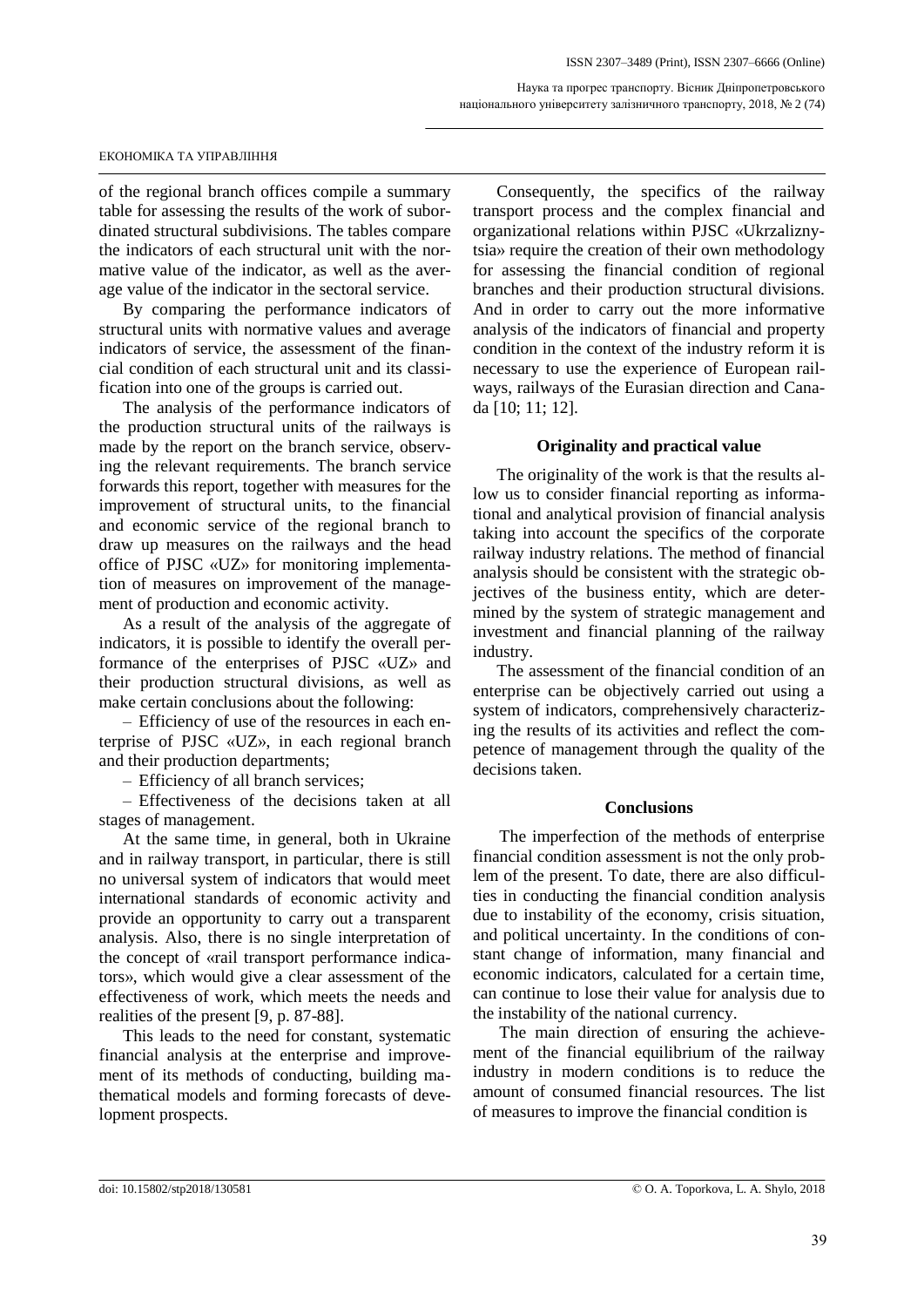individual for each of the branches and companies and depends on the types of services provided, market conditions, regional infrastructure, management systems, operational and administrative costs, technical and technological features and other internal and external factors.

### LIST OF REFERENCE LINKS

- 1. Богомолова, Н. І. Фінансова стратегія розвитку залізничного транспорту: сутність та особливості формування [Electronic resource] / Н. І. Богомолова // Ефективна економіка. – 2012. – № 1. – Available at: http://www.economy.nayka.com.ua/?op=1&z=881. – Title from the screen. – Accessed : 26.02.2018.
- 2. Божок, Н. О. Особливості аналізу результатів діяльності структурних підрозділів ПАТ «Українська залізниця» на прикладі локомотивного депо / Н. О. Божок, М. В. Полтавець, С. А. Кошман // Проблеми економіки транспорту : зб. наук. пр. Дніпропетр. нац. ун-ту залізн. трансп. ім. акад. В. Лазаряна. – Дніпро, 2017. – Вип. 13. – С. 19–30. doi: 10.15802/pte.v0i13.107608.
- 3. Карачарова, К. А. Особливості формування фінансової стратегії підприємств залізничного транспорту [Electronic resource] / К. А. Карачарова // Вісник економіки транспорту і промисловості. – 2015. – № 51. – С. 35–39. – Available at: https://EconPapers.repec.org/RePEc:scn:031720:16374164. – Title from the screen. – Accessed : 26.02.2018.
- 4. Матвієнко, В. В. Механізм державного управління розвитком залізничної галузі в Україні : дис. … канд. наук з держ. упр. : 25.00.02 / Матвієнко Володимир Васильович ; Донец. держ. ун-т управління – Маріуполь, 2017. – 256 с.
- 5. Основні аспекти стратегії розвитку ПАТ «Укрзалізниця» 2017–2021 роки [Electronic resource]. Available at: https://www.uz.gov.ua/files/file/Strategy\_Presentation\_fin1.pdf. – Title from the screen. – Accessed : 26.02.2018.
- 6. Пилипенко, О. В. Методологія стратегічного та економічного аналізу діяльності виробничих підрозділів ПАТ «Укрзалізниця» (на прикладі локомотивних *депо*) : монографія */* О. В. Пилипенко. – Київ : ДЕТУТ, 2017. – 131 с.
- 7. Рекун, І. І. Основні напрями оцінки економічної стійкості ДП «Придніпровська залізниця» / І. І. Рекун // Проблеми економіки транспорту : зб. наук. пр. Дніпропетр. нац. ун-ту залізн. трансп. ім. акад. В. Лазаряна. – Дніпропетровськ, 2015. – Вип. 10. – С. 105–113.
- 8. Сарапіна, О. А. Системний аналіз фінансового стану підприємства: методика та напрями вдосконалення / О. А. Сарапіна // Наук. вісн. Херсон. держ. ун-ту. Серія: Економічні науки : зб. наук. пр. – Херсон, 2013. – Вип. 1. – С. 96–99.
- 9. Талавіра, Є. В. Необхідність надання оцінки ефективності роботи підприємств залізничного транспорту в сучасних умовах / Є. В. Талавіра, О. В. Семенік // Зб. наук. пр. Держ. екон.-технол. ун-ту трансп. Серія: «Економіка і управління». – Київ, 2012. – Вип. 21/22, ч. 1. – С. 84–88.
- 10. Financial Analysis of Railway Construction Projects Based on Network / Fei Biao Bai, Rong Hua Hou, Hua Liu, Jian Mei Zhu // Applied Mechanics and Materials. – 2011. – Vol. 97/98. – P. 463–470. doi: 10.4028/www.scientific.net/AMM.97-98.463.
- 11. GB rail industry financial information 2013-14 [Electronic resource]. 2015. Р. 1–47. Available at: http://orr.gov.uk/\_\_data/assets/pdf\_file/0005/16997/gb-rail-industry-financials-2013-14.pdf. – Title from the screen. – Accessed : 26.02.2018.
- 12. Kravchenko, O. Analysis of the financial risks of the Ukrainian railway transport / O. Kravchenko // Economy of Industry. – 2017. – Vol. 80. – Iss. 4. – P. 47–62. doi[: 10.15407/econindustry2017.04.047.](https://doi.org/10.15407/econindustry2017.04.047)
- 13. Vochozka, M. Financial Analysis of an Average Transport Company in the Czech Republic / M. Vochozka, Z. Rowland, J. Vrbka // Naše more. – 2016. – Vol. 63. – Iss. 3. – P. 227–236. doi: 10.17818/NM/2016/SI28.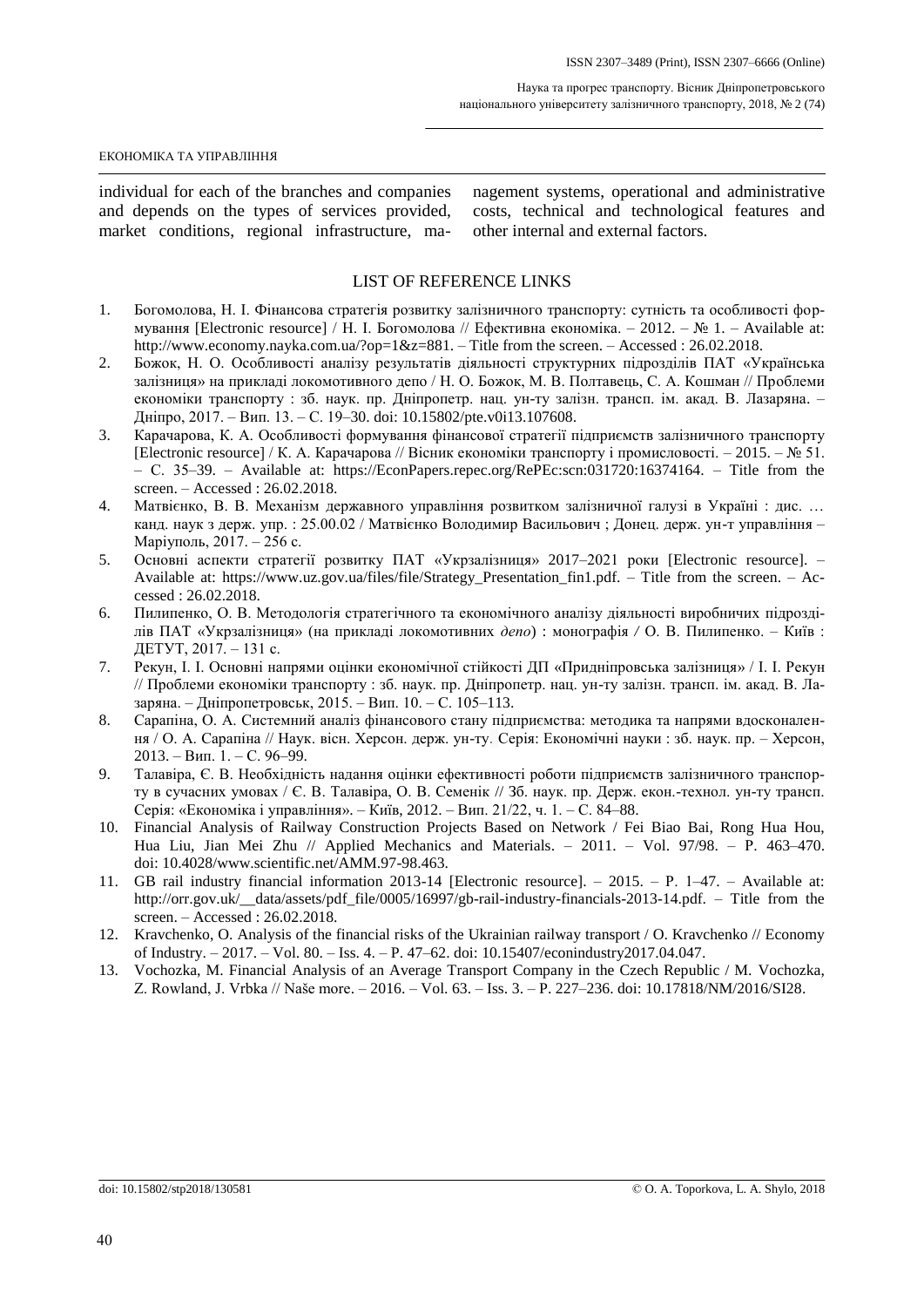## О. А. ТОПОРКОВА $^1$ , Л. А. ШИЛО $^{2^\ast}$

<sup>1</sup>Каф. «Облік і оподаткування», Дніпропетровський національний університет залізничного транспорту імені академіка В. Лазаряна, вул. Лазаряна, 2, Дніпро, Україна, 49010, тел. +38 (056) 373 15 69, ел. пошта toporkova1975@gmail.com, ORCID 0000-0003-0956-3638

2\*Каф. «Облік і оподаткування», Дніпропетровський національний університет залізничного транспорту імені академіка В. Лазаряна, вул. Лазаряна, 2, Дніпро, Україна, 49010, тел. +38 (056) 373 15 69, ел. пошта 1954shilo@gmail.com, ORCID 0000-0003-3235-1377

# **АНАЛІТИЧНЕ ЗАБЕЗПЕЧЕННЯ ФІНАНСОВОГО АНАЛІЗУ НА ЗАЛІЗНИЧНОМУ ТРАНСПОРТІ**

**Мета.** Робота присвячена систематизації основних напрямів фінансового аналізу з урахуванням специфіки залізничної галузі. **Методика.** У процесі дослідження використані методи аналізу й синтезу для вивчення змісту й основних положень публікацій за обраною темою. **Результати.** Залізнична галузь має специфічну систему фінансових відносин. Знаючи об'єктивні закономірності розвитку технологічної системи галузі, можна створити відповідний механізм керування нею та її ресурсами. Вибір необхідного методу аналізу та системи показників, що забезпечить усебічне вивчення та представлення діяльності підприємства, є основоположним для прийняття управлінських рішень. Важливим елементом аналітичної роботи для потреб сучасного менеджменту є фінансовий аналіз, за допомогою якого можна визначити місце підприємства серед інших суб'єктів галузі, оцінити структуру капіталу й динаміку розвитку підприємства. Отже, якість ухвалених рішень цілком залежить від аналітичного обґрунтування. Фінансовий аналіз здійснюють за даними певних груп економічних показників, які дають загальну оцінку фінансового стану підприємства, прибутковості його діяльності й довгострокової платоспроможності. Аналіз фінансово-економічного стану є важливою складовою ефективного управління формуванням, розміщенням і використанням ресурсів залізничного транспорту. Особливості проведення та інтерпретації результатів аналізу фінансового стану структурних підрозділів ПАТ «Укрзалізниця» – регіональних, галузевих філій, виробничих підрозділів (за наявності в них балансу), – пояснюються специфікою ведення їх господарської діяльності. **Наукова новизна**. Отримані результати дозволяють розглядати фінансову звітність як інформаційно-аналітичне забезпечення фінансового аналізу з урахуванням специфіки корпоративних відносин залізничної галузі. Методика фінансового аналізу має бути узгоджена зі стратегічними цілями суб'єкта господарювання, які визначає система стратегічного менеджменту та інвестиційно-фінансового планування залізничної галузі. **Практична значимість.** Оцінку фінансового стану підприємства можна об'єктивно здійснити за допомогою системи показників, що враховують технологічну специфіку залізничного транспорту, комплексно характеризують результати його діяльності та відображають компетентність керівництва через якість прийнятих рішень.

*Ключові слова:* фінансова звітність; аналіз; аналітичне забезпечення; фінансовий стан

## Е. А. ТОПОРКОВА $^1$ , Л. А. ШИЛО $^{2^\ast}$

<sup>1</sup>Каф. «Учет и налогообложение», Днепропетровский национальный университет железнодорожного транспорта имени академика В. Лазаряна, ул. Лазаряна, 2, Днипро, Украина, 49010, тел. +38 (056) 373 15 69,

эл. почта toporkova1975@gmail.com, ORCID 0000-0003-0956-3638

 $^{2^\ast}$ Каф. «Учет и налогообложение», Днепропетровский национальный университет железнодорожного транспорта имени академика В. Лазаряна, ул. Лазаряна, 2, Днипро, Украина, 49010, тел. +38 (056) 373 15 69,

## эл. почта 1954shilo@gmail.com, ORCID 0000-0003-3235-1377

# **АНАЛИТИЧЕСКОЕ ОБЕСПЕЧЕНИЕ ФИНАНСОВОГО АНАЛИЗА НА ЖЕЛЕЗНОДОРОЖНОМ ТРАНСПОРТЕ**

**Цель.** Работа посвящена систематизации основных направлений финансового анализа с учетом специфики железнодорожной отрасли. **Методика.** В процессе исследования использованы методы анализа и синтеза для изучения содержания и основных положений публикаций по избранной теме. **Результаты.** Железнодорожная отрасль имеет специфическую систему финансовых отношений. Зная объ-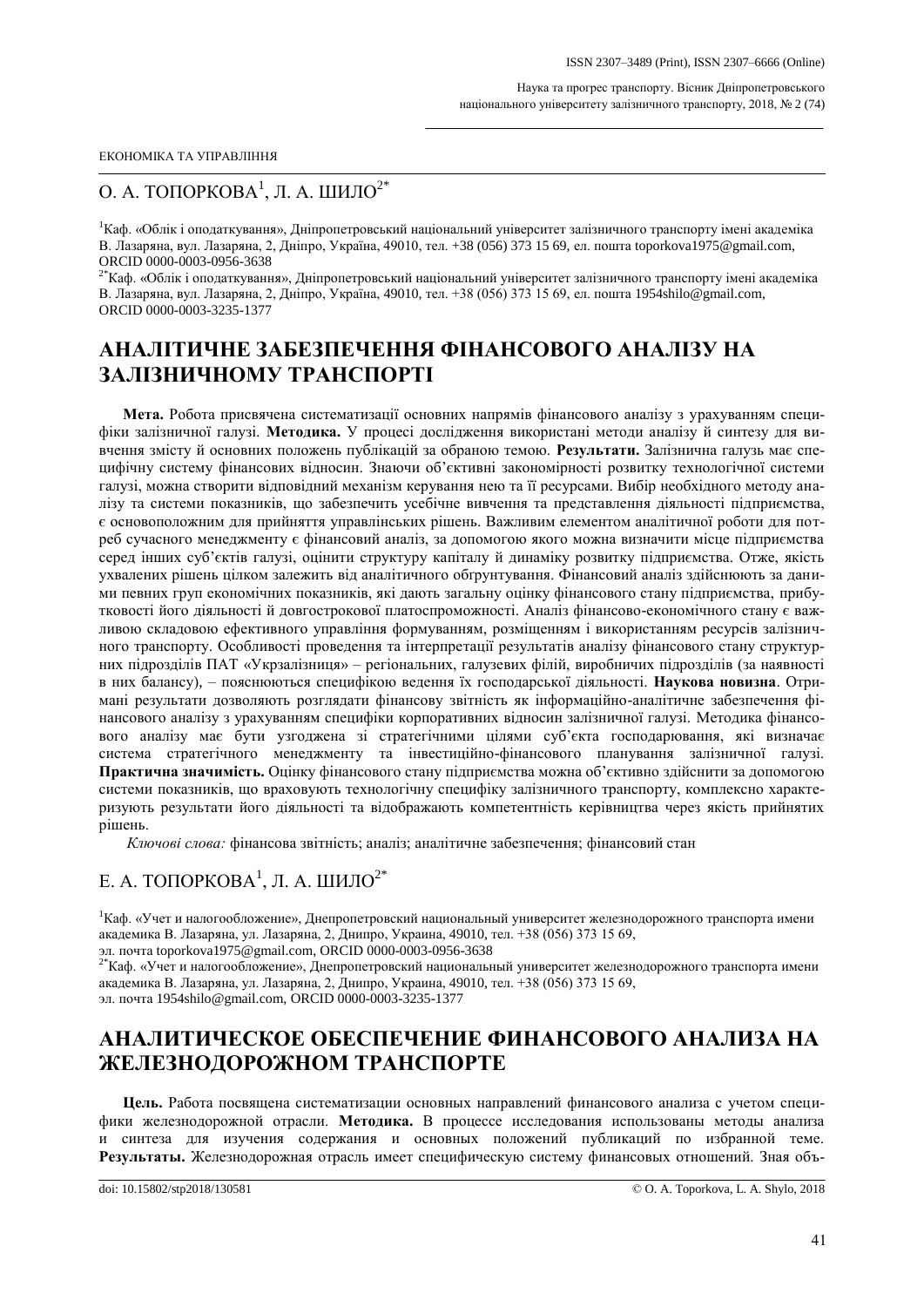#### ЕКОНОМІКА ТА УПРАВЛІННЯ

ективные закономерности развития технологической системы отрасли, можно создать соответствующий механизм управления ею и ее ресурсами. Выбор необходимого метода анализа и системы показателей, которые обеспечат всестороннее изучение и представление деятельности предприятия, являются основополагающим для принятия управленческих решений. Важным элементом аналитической работы для нужд современного менеджмента является финансовый анализ, с помощью которого можно определить место предприятия среди других субъектов отрасли; оценить структуру капитала и динамику развития предприятия. Итак, качество принятых решений целиком зависит от аналитического обоснования. Финансовый анализ осуществляют на основании определенных групп экономических показателей, которые дают общую оценку финансового состояния предприятия, прибыльности его деятельности и долгосрочной платежеспособности. Анализ финансово-экономического состояния является важной составляющей эффективного управления формированием, размещением и использованием ресурсов железнодорожного транспорта. Особенности проведения и интерпретации результатов анализа финансового состояния структурных подразделений ПАТ «Укрзализныця» – региональных, отраслевых филиалов, производственных подразделений (при наличии у них баланса), объясняются спецификой ведения их хозяйственной деятельности. **Научная новизна**. Полученные результаты позволяют рассматривать финансовую отчетность как информационно-аналитическое обеспечение финансового анализа с учетом специфики корпоративных отношений железнодорожной отрасли. Методика финансового анализа должна быть согласована со стратегическими целями субъекта хозяйствования, которые определяет система стратегического менеджмента и инвестиционно-финансового планирования железнодорожной отрасли. **Практическая значимость.** Оценку финансового состояния предприятия можно объективно осуществить с помощью системы показателей, которые учитывают технологическую специфику железнодорожного транспорта, комплексно характеризуют результаты его деятельности и отображают компетентность руководства посредством качества принятых решений.

*Ключевые слова:* финансовая отчетность; анализ; аналитическое обеспечение; финансовое состояние

## **REFERENCES**

- 1. Bohomolova, N. I. (2012). Financial strategy of the railway: essence and features formation. *Efektyvna ekonomika, 1*. Retrived from http://www.economy.nayka.com.ua/?op=1&z=881. (In Ukranian)
- 2. Bozhok, N. O., Poltavets, M. V., & Koshman, S. A. (2017). Features of activity analysis at structural divisious of PJSC ukranian railways at example of locomotive depot. *Zbirnyk naukovykh prats Dnipropetrovskoho natsionalnoho universytetu im. ak. V. Lazariana «Problemy ekonomiky transportu», 13,* 19-30. doi: 10.15802/pte.v0i13.107608. (In Ukranian)
- 3. Karacharova, K. A. (2015). Osoblyvosti formuvannia finansovoi stratehii pidpryiemstv zaliznychnoho transportu. *Visnyk ekonomiky transportu i promyslovosti, 51,* 35-39*.* Retrived from https://EconPapers.repec.org/RePEc:scn:031720:16374164. (In Ukranian)
- 4. Matviienko, V. V. (2017). *Mekhanizm derzhavnoho upravlinnia rozvytkom zaliznychnoi haluzi v Ukraini* (Dysertatsiia kandydata tekhnichnykh nauk) Donetskyi derzhavnyi universytet upravlinnia, Mariupol. (In Ukranian)
- 5. Osnovni aspekty stratehii rozvytku PAT «Ukrzaliznytsia» 2017–2021 roky. Retrived from https://www.uz.gov.ua/files/file/Strategy\_Presentation\_fin1.pdf. (In Ukranian)
- 6. Pylypenko, O. V. (2017). *Metodolohiia stratehichnoho ta ekonomichnoho analizu diialnosti vyrobnychykh pidrozdiliv PAT «Ukrzaliznytsia» (na prykladi lokomotyvnykh depo): Monohrafiia.* Kyiv. (In Ukranian)
- 7. Rekun, I. I. (2015). Basic directions economic assessment of stability state enterprise «Dnieper railway». *Zbirnyk naukovykh prats Dnipropetrovskoho natsionalnoho universytetu im. ak. V. Lazariana «Problemy ekonomiky transportu»,10*, 105-113. (In Ukranian)
- 8. Sarapina, O. A. (2013). Systemnyi analiz finansovoho stanu pidpryiemstva: metodyka ta napriamy vdoskonalennia. *Naukovyi visnyk Khersonskoho derzhavnoho universytetu. Seriia: Ekonomichni nauky: zbirnyk naukovykh prats, 1,* 96-99*.* (In Ukranian)
- 9. Talavira, Y. V. (2012). Neobkhidnist nadannia otsinky efektyvnosti roboty pidpryiemstv zaliznychnoho transportu v suchasnykh umovakh. *Zbirnyk naukovykh prats Derzhavnoho ekonomiko-tekhnolohichnoho universytetu transportu. Seriia: «Ekonomika i upravlinnia», 21/22 (1),* 84-88.(In Ukranian)
- 10. Fei Biao Bai, Rong Hua Hou, Hua Liu, & Jian Mei Zhu (2011). Financial Analysis of Railway Construction Projects Based on Network. *Applied Mechanics and Materials, 97/98,* 463-470. doi: 10.4028/www.scientific.net/AMM.97-98.463. (In English)